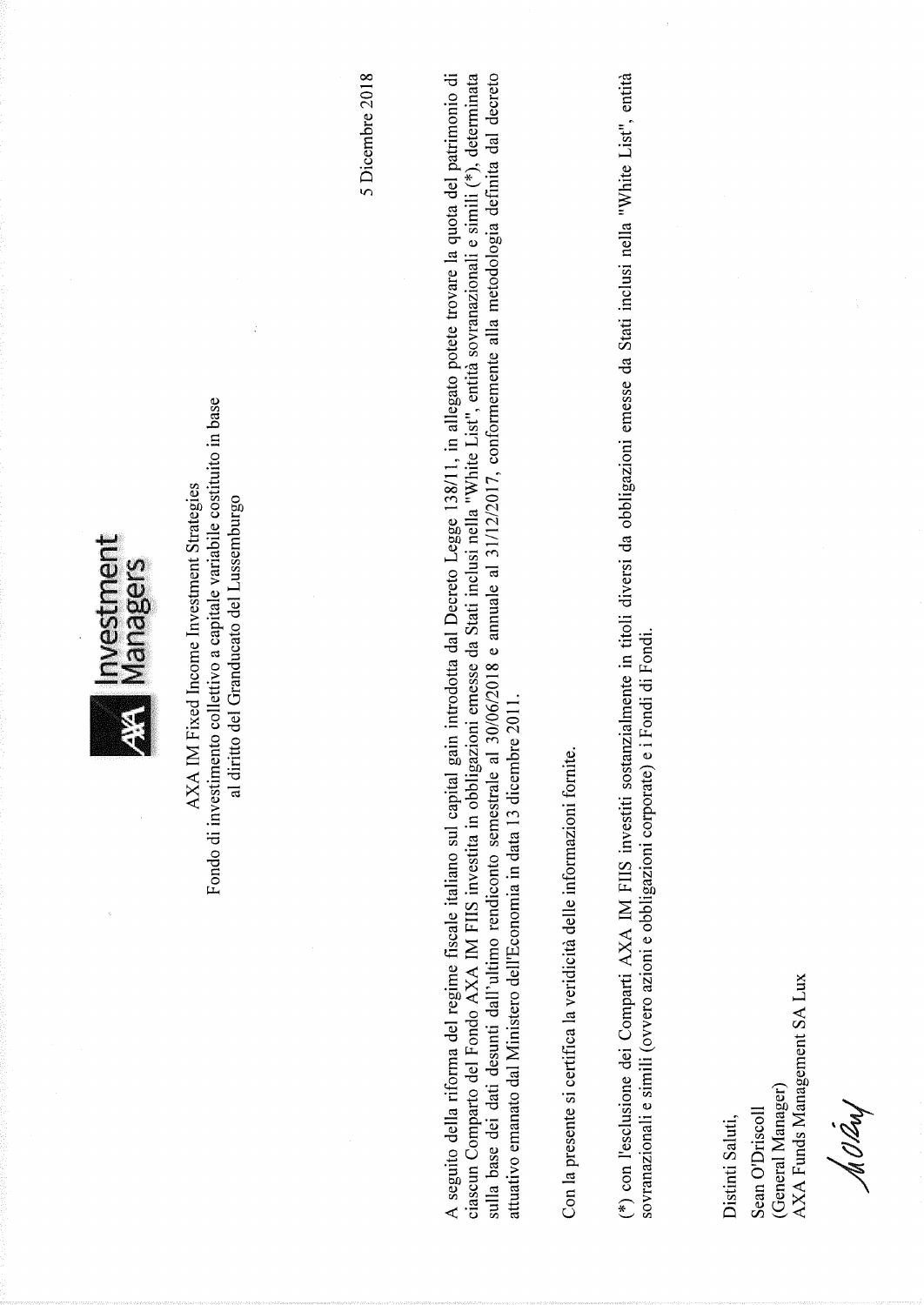| <b>ISIN</b>  | <b>DIVISA</b> | % WHITE<br><b>LIST E</b><br><b>ASSIMILATI</b> | <b>DATA DI</b><br><b>RIFERIMENTO</b><br><b>DELLA</b><br><b>PERCENTUALE</b> | <b>DATA DI</b><br>VALENZA<br><b>DELLA</b><br>PERCENTUALE | <b>DATA DI FINE</b><br><b>VALENZA</b><br><b>DELLA</b><br>PERCENTUALE | <b>MERCATO</b>          | <b>DESCRIZIONE FUND HOUSE/UCITS</b>                                             | <b>DESCRIZIONE ISIN</b>                                                                   |
|--------------|---------------|-----------------------------------------------|----------------------------------------------------------------------------|----------------------------------------------------------|----------------------------------------------------------------------|-------------------------|---------------------------------------------------------------------------------|-------------------------------------------------------------------------------------------|
| LU0931218647 | <b>USD</b>    | 0,78                                          | 30/06/2018                                                                 | 01/01/2019                                               | 30/06/2019                                                           | Luxembourg              | AXA IM Fixed Income Investment Strategies -<br>Europe Short Duration High Yield | AXA IM Fixed Income Investment Strategies - Europe Short Duration High<br>Yield E Cap USD |
|              |               |                                               |                                                                            |                                                          |                                                                      |                         | AXA IM Fixed Income Investment Strategies -                                     | AXA IM Fixed Income Investment Strategies - Europe Short Duration High                    |
| LU0658025209 | <b>EUR</b>    | 0,78                                          | 30/06/2018                                                                 | 01/01/2019                                               | 30/06/2019                                                           | Luxembourg              | Europe Short Duration High Yield                                                | Yield A CAP EUR                                                                           |
|              |               |                                               |                                                                            |                                                          |                                                                      |                         | AXA IM Fixed Income Investment Strategies -                                     | AXA IM Fixed Income Investment Strategies - Europe Short Duration High                    |
| LU0658025548 | <b>USD</b>    | 0,78                                          | 30/06/2018                                                                 | 01/01/2019                                               | 30/06/2019                                                           | Luxembourg              | Europe Short Duration High Yield                                                | Yield A CAP USD                                                                           |
|              |               |                                               |                                                                            |                                                          |                                                                      |                         | AXA IM Fixed Income Investment Strategies -                                     | AXA IM Fixed Income Investment Strategies - Europe Short Duration High                    |
| LU0658025621 | CHF           | 0,78                                          | 30/06/2018                                                                 | 01/01/2019                                               | 30/06/2019                                                           | Luxembourg              | Europe Short Duration High Yield                                                | Yield A CAP CHF                                                                           |
|              |               |                                               |                                                                            |                                                          |                                                                      |                         | AXA IM Fixed Income Investment Strategies -                                     | AXA IM Fixed Income Investment Strategies - Europe Short Duration High                    |
| LU0658025977 | <b>EUR</b>    | 0,78                                          | 30/06/2018                                                                 | 01/01/2019                                               | 30/06/2019                                                           | Luxembourg              | Europe Short Duration High Yield                                                | Yield B CAP EUR                                                                           |
|              |               |                                               |                                                                            |                                                          |                                                                      |                         | AXA IM Fixed Income Investment Strategies -                                     | AXA IM Fixed Income Investment Strategies - Europe Short Duration High                    |
| LU0658026272 | <b>USD</b>    | 0,78                                          | 30/06/2018                                                                 | 01/01/2019                                               | 30/06/2019                                                           | Luxembourg              | Europe Short Duration High Yield                                                | Yield B CAP USD                                                                           |
|              |               |                                               |                                                                            |                                                          |                                                                      |                         | AXA IM Fixed Income Investment Strategies -                                     | AXA IM Fixed Income Investment Strategies - Europe Short Duration High                    |
| LU0658026439 | <b>CHF</b>    | 0,78                                          | 30/06/2018                                                                 | 01/01/2019                                               |                                                                      | 30/06/2019   Luxembourg | Europe Short Duration High Yield                                                | Yield B CAP CHF                                                                           |
|              |               |                                               |                                                                            |                                                          |                                                                      |                         | AXA IM Fixed Income Investment Strategies -                                     | AXA IM Fixed Income Investment Strategies - Europe Short Duration High                    |
| LU0658026512 | <b>EUR</b>    | 0,78                                          | 30/06/2018                                                                 | 01/01/2019                                               | 30/06/2019                                                           | Luxembourg              | Europe Short Duration High Yield                                                | Yield E CAP EUR                                                                           |
|              |               |                                               |                                                                            |                                                          |                                                                      |                         | AXA IM Fixed Income Investment Strategies -                                     | AXA IM Fixed Income Investment Strategies - Europe Short Duration High                    |
| LU0658026603 | <b>EUR</b>    | 0,78                                          | 30/06/2018                                                                 | 01/01/2019                                               | 30/06/2019                                                           | Luxembourg              | Europe Short Duration High Yield                                                | Yield F CAP EUR                                                                           |
|              |               |                                               |                                                                            |                                                          |                                                                      |                         | AXA IM Fixed Income Investment Strategies -                                     | AXA IM Fixed Income Investment Strategies - Europe Short Duration High                    |
| LU0658026942 | <b>CHF</b>    | 0,78                                          | 30/06/2018                                                                 | 01/01/2019                                               | 30/06/2019                                                           | Luxembourg              | Europe Short Duration High Yield                                                | Yield F CAP CHF                                                                           |
|              |               |                                               |                                                                            |                                                          |                                                                      |                         | AXA IM Fixed Income Investment Strategies -                                     | AXA IM Fixed Income Investment Strategies - Europe Short Duration High                    |
| LU0931210586 | <b>USD</b>    | 0,78                                          | 30/06/2018                                                                 | 01/01/2019                                               |                                                                      | 30/06/2019   Luxembourg | Europe Short Duration High Yield                                                | Yield E Dis USD                                                                           |
|              |               |                                               |                                                                            |                                                          |                                                                      |                         | AXA IM Fixed Income Investment Strategies -                                     | AXA IM Fixed Income Investment Strategies - Europe Short Duration High                    |
| LU0658026199 | <b>EUR</b>    | 0,78                                          | 30/06/2018                                                                 | 01/01/2019                                               |                                                                      | 30/06/2019   Luxembourg | Europe Short Duration High Yield                                                | Yield B DIS EUR                                                                           |
|              |               |                                               |                                                                            |                                                          |                                                                      |                         | AXA IM Fixed Income Investment Strategies -                                     | AXA IM Fixed Income Investment Strategies - Europe Short Duration High                    |
| LU0931222755 | <b>EUR</b>    | 0,78                                          | 30/06/2018                                                                 | 01/01/2019                                               | 30/06/2019                                                           | Luxembourg              | Europe Short Duration High Yield                                                | Yield F Dis EUR                                                                           |
|              |               |                                               |                                                                            |                                                          |                                                                      |                         | AXA IM Fixed Income Investment Strategies -                                     | AXA IM Fixed Income Investment Strategies - Europe Short Duration High                    |
| LU0931224371 | CHF           | 0,78                                          | 30/06/2018                                                                 | 01/01/2019                                               | 30/06/2019                                                           | Luxembourg              | Europe Short Duration High Yield                                                | Yield F Dis CHF                                                                           |
|              |               |                                               |                                                                            |                                                          |                                                                      |                         | AXA IM Fixed Income Investment Strategies -                                     | AXA IM Fixed Income Investment Strategies - Europe Short Duration High                    |
| LU0997545917 | <b>EUR</b>    | 0,78                                          | 30/06/2018                                                                 | 01/01/2019                                               | 30/06/2019                                                           | Luxembourg              | Europe Short Duration High Yield                                                | Yield Z DIS EUR                                                                           |
|              |               |                                               |                                                                            |                                                          |                                                                      |                         | AXA IM Fixed Income Investment Strategies -                                     | AXA IM Fixed Income Investment Strategies - Europe Short Duration High                    |
| LU0997545750 | CHF           | 0,78                                          | 30/06/2018                                                                 | 01/01/2019                                               | 30/06/2019                                                           | Luxembourg              | Europe Short Duration High Yield                                                | Yield Z CAP CHF                                                                           |
|              |               |                                               |                                                                            |                                                          |                                                                      |                         | AXA IM Fixed Income Investment Strategies -                                     | AXA IM Fixed Income Investment Strategies - Europe Short Duration High                    |
| LU0997545677 | <b>USD</b>    | 0,78                                          | 30/06/2018                                                                 | 01/01/2019                                               | 30/06/2019                                                           | Luxembourg              | Europe Short Duration High Yield                                                | Yield Z CAP USD                                                                           |
|              |               |                                               |                                                                            |                                                          |                                                                      |                         | AXA IM Fixed Income Investment Strategies -                                     | AXA IM Fixed Income Investment Strategies - Europe Short Duration High                    |
| LU0997545594 | <b>EUR</b>    | 0,78                                          | 30/06/2018                                                                 | 01/01/2019                                               |                                                                      | 30/06/2019   Luxembourg | Europe Short Duration High Yield                                                | Yield Z CAP EUR                                                                           |
|              |               |                                               |                                                                            |                                                          |                                                                      |                         | AXA IM Fixed Income Investment Strategies -                                     | AXA IM Fixed Income Investment Strategies - Europe Short Duration High                    |
| LU0658027080 | <b>EUR</b>    | 0,78                                          | 30/06/2018                                                                 | 01/01/2019                                               |                                                                      | 30/06/2019   Luxembourg | Europe Short Duration High Yield                                                | Yield M CAP EUR                                                                           |
|              |               |                                               |                                                                            |                                                          |                                                                      |                         | AXA IM Fixed Income Investment Strategies -                                     | AXA IM Fixed Income Investment Strategies - Europe Short Duration High                    |
| LU0658025464 | <b>EUR</b>    | 0,78                                          | 30/06/2018                                                                 | 01/01/2019                                               |                                                                      | 30/06/2019   Luxembourg | Europe Short Duration High Yield                                                | Yield A DIS EUR                                                                           |
|              |               |                                               |                                                                            |                                                          |                                                                      |                         | AXA IM Fixed Income Investment Strategies -                                     | AXA IM Fixed Income Investment Strategies - Europe Short Duration High                    |
| LU0658026868 | <b>USD</b>    | 0,78                                          | 30/06/2018                                                                 | 01/01/2019                                               |                                                                      | 30/06/2019   Luxembourg | Europe Short Duration High Yield                                                | Yield F CAP USD                                                                           |
|              |               |                                               |                                                                            |                                                          |                                                                      |                         | AXA IM Fixed Income Investment Strategies -                                     | AXA IM Fixed Income Investment Strategies - US Short Duration High Yield                  |
| LU0997546642 | <b>USD</b>    | 0,00                                          | 30/06/2018                                                                 | 01/01/2019                                               |                                                                      | 30/06/2019 Luxembourg   | <b>US Short Duration High Yield</b>                                             | Z CAP USD                                                                                 |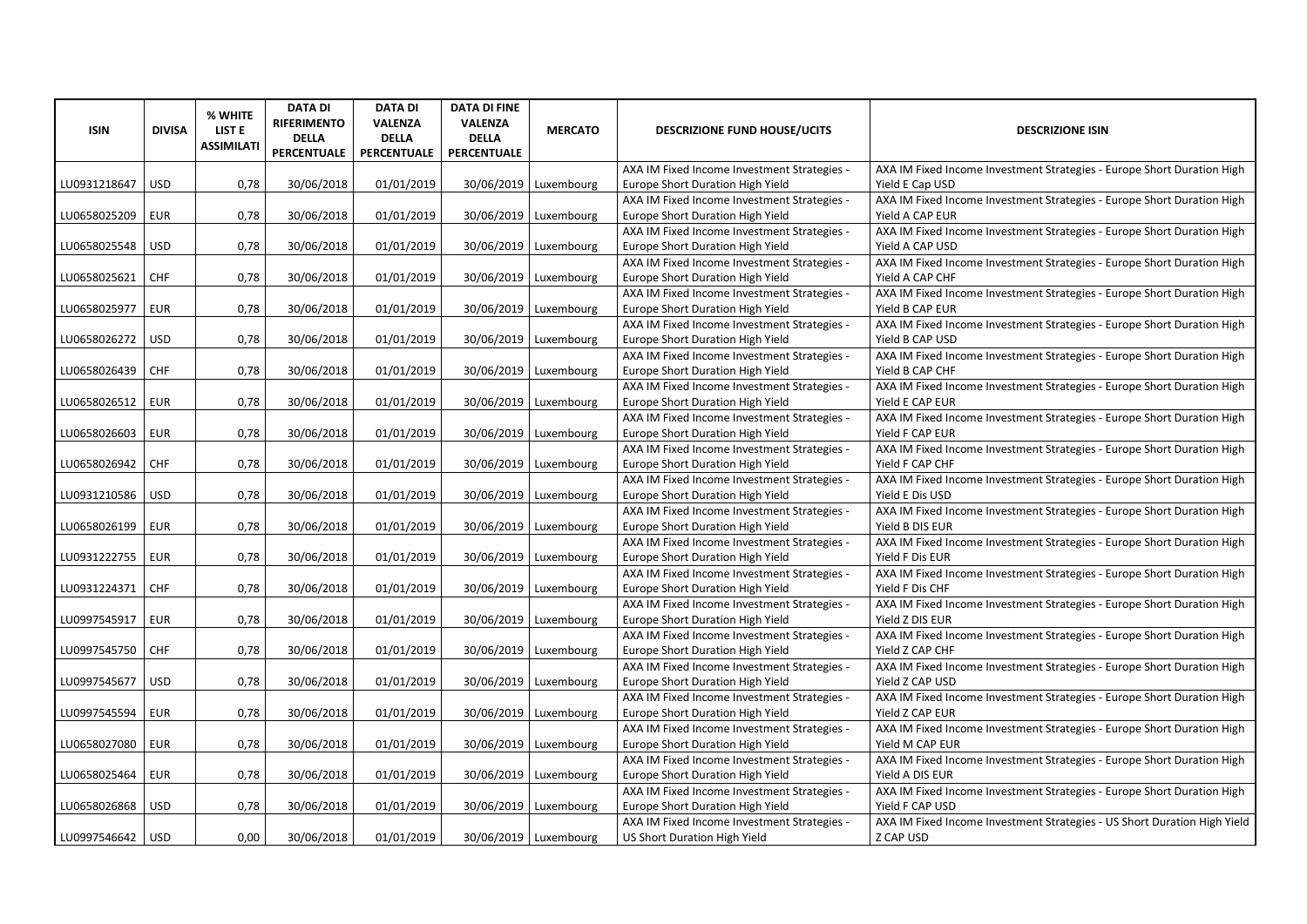|              |            |      |            |            |            |                         | AXA IM Fixed Income Investment Strategies -                                 | AXA IM Fixed Income Investment Strategies - US Short Duration High Yield                     |
|--------------|------------|------|------------|------------|------------|-------------------------|-----------------------------------------------------------------------------|----------------------------------------------------------------------------------------------|
| LU0188167505 | <b>USD</b> | 0,00 | 30/06/2018 | 01/01/2019 | 30/06/2019 | Luxembourg              | US Short Duration High Yield                                                | A Cap                                                                                        |
|              |            |      |            |            |            |                         | AXA IM Fixed Income Investment Strategies -                                 | AXA IM Fixed Income Investment Strategies - US Short Duration High Yield                     |
| LU0194345913 | <b>EUR</b> | 0,00 | 30/06/2018 | 01/01/2019 | 30/06/2019 | Luxembourg              | US Short Duration High Yield                                                | A CAP EUR                                                                                    |
|              |            |      |            |            |            |                         | AXA IM Fixed Income Investment Strategies -                                 | AXA IM Fixed Income Investment Strategies - US Short Duration High Yield                     |
| LU0211118053 | <b>USD</b> | 0,00 | 30/06/2018 | 01/01/2019 |            | 30/06/2019   Luxembourg | US Short Duration High Yield                                                | <b>B CAP</b>                                                                                 |
|              |            |      |            |            |            |                         | AXA IM Fixed Income Investment Strategies -                                 | AXA IM Fixed Income Investment Strategies - US Short Duration High Yield                     |
| LU0211118483 | EUR        | 0,00 | 30/06/2018 | 01/01/2019 |            | 30/06/2019 Luxembourg   | US Short Duration High Yield                                                | <b>B CAP EUR</b>                                                                             |
|              |            |      |            |            |            |                         | AXA IM Fixed Income Investment Strategies -                                 | AXA IM Fixed Income Investment Strategies - US Short Duration High Yield                     |
| LU0292585030 | <b>USD</b> | 0,00 | 30/06/2018 | 01/01/2019 |            | 30/06/2019   Luxembourg | US Short Duration High Yield                                                | F Cap USD                                                                                    |
|              |            |      |            |            |            |                         | AXA IM Fixed Income Investment Strategies -                                 | AXA IM Fixed Income Investment Strategies - US Short Duration High Yield                     |
| LU0292585626 | <b>EUR</b> | 0,00 | 30/06/2018 | 01/01/2019 |            | 30/06/2019   Luxembourg | US Short Duration High Yield                                                | <b>F CAP EUR</b>                                                                             |
|              |            |      |            |            |            |                         | AXA IM Fixed Income Investment Strategies -                                 | AXA IM Fixed Income Investment Strategies - US Short Duration High Yield                     |
| LU0188172174 | <b>USD</b> | 0,00 | 30/06/2018 | 01/01/2019 |            | 30/06/2019 Luxembourg   | US Short Duration High Yield                                                | I Cap                                                                                        |
|              |            |      |            |            |            |                         | AXA IM Fixed Income Investment Strategies -                                 | AXA IM Fixed Income Investment Strategies - US Short Duration High Yield                     |
| LU0194346564 | <b>EUR</b> | 0,00 | 30/06/2018 | 01/01/2019 | 30/06/2019 | Luxembourg              | US Short Duration High Yield                                                | I CAP EUR<br>AXA IM Fixed Income Investment Strategies - US Short Duration High Yield        |
| LU0546067702 | <b>USD</b> | 0,00 | 30/06/2018 | 01/01/2019 |            | 30/06/2019 Luxembourg   | AXA IM Fixed Income Investment Strategies -<br>US Short Duration High Yield | E CAP USD                                                                                    |
|              |            |      |            |            |            |                         | AXA IM Fixed Income Investment Strategies -                                 | AXA IM Fixed Income Investment Strategies - US Short Duration High Yield                     |
| LU0224433721 | <b>USD</b> | 0,00 | 30/06/2018 | 01/01/2019 |            | 30/06/2019   Luxembourg | US Short Duration High Yield                                                | A DIS USD                                                                                    |
|              |            |      |            |            |            |                         | AXA IM Fixed Income Investment Strategies -                                 | AXA IM Fixed Income Investment Strategies - US Short Duration High Yield                     |
| LU0224434372 | EUR        | 0,00 | 30/06/2018 | 01/01/2019 |            | 30/06/2019 Luxembourg   | US Short Duration High Yield                                                | A DIS EUR                                                                                    |
|              |            |      |            |            |            |                         | AXA IM Fixed Income Investment Strategies -                                 | AXA IM Fixed Income Investment Strategies - US Short Duration High Yield                     |
| LU0224435262 | <b>USD</b> | 0,00 | 30/06/2018 | 01/01/2019 |            | 30/06/2019   Luxembourg | US Short Duration High Yield                                                | <b>B Dis USD</b>                                                                             |
|              |            |      |            |            |            |                         | AXA IM Fixed Income Investment Strategies -                                 | AXA IM Fixed Income Investment Strategies - US Short Duration High Yield                     |
| LU1775618942 | <b>CHF</b> | 0,00 | 30/06/2018 | 01/01/2019 |            | 30/06/2019   Luxembourg | US Short Duration High Yield                                                | <b>B DIS CHF</b>                                                                             |
|              |            |      |            |            |            |                         | AXA IM Fixed Income Investment Strategies -                                 | AXA IM Fixed Income Investment Strategies - US Short Duration High Yield                     |
| LU0931226079 | <b>USD</b> | 0,00 | 30/06/2018 | 01/01/2019 |            | 30/06/2019 Luxembourg   | US Short Duration High Yield                                                | A Dis USD                                                                                    |
|              |            |      |            |            |            |                         | AXA IM Fixed Income Investment Strategies -                                 | AXA IM Fixed Income Investment Strategies - US Short Duration High Yield                     |
| LU1390070776 | <b>USD</b> | 0,00 | 30/06/2018 | 01/01/2019 | 30/06/2019 | Luxembourg              | US Short Duration High Yield                                                | F DIS USD                                                                                    |
|              |            |      |            |            |            |                         | AXA IM Fixed Income Investment Strategies -                                 | AXA IM Fixed Income Investment Strategies - US Short Duration High Yield                     |
| LU0997546568 | <b>EUR</b> | 0,00 | 30/06/2018 | 01/01/2019 |            | 30/06/2019 Luxembourg   | US Short Duration High Yield                                                | Z DIS EUR                                                                                    |
|              |            |      |            |            |            |                         | AXA IM Fixed Income Investment Strategies -                                 | AXA IM Fixed Income Investment Strategies - US Short Duration High Yield                     |
| LU0292586350 | <b>EUR</b> | 0,00 | 30/06/2018 | 01/01/2019 | 30/06/2019 | Luxembourg              | US Short Duration High Yield                                                | <b>F DIS EUR</b>                                                                             |
|              |            |      |            |            |            |                         | AXA IM Fixed Income Investment Strategies -                                 | AXA IM Fixed Income Investment Strategies - US Short Duration High Yield                     |
| LU0997546485 | <b>EUR</b> | 0,00 | 30/06/2018 | 01/01/2019 |            | 30/06/2019 Luxembourg   | US Short Duration High Yield                                                | <b>Z CAP EUR</b>                                                                             |
|              |            |      |            |            |            |                         | AXA IM Fixed Income Investment Strategies -                                 | AXA IM Fixed Income Investment Strategies - US Short Duration High Yield                     |
| LU0523282928 | <b>EUR</b> | 0.00 | 30/06/2018 | 01/01/2019 |            | 30/06/2019 Luxembourg   | US Short Duration High Yield                                                | E CAP EUR                                                                                    |
|              |            |      |            |            |            |                         | AXA IM Fixed Income Investment Strategies -                                 | AXA IM Fixed Income Investment Strategies - US Short Duration High Yield                     |
| LU0211237499 | GBP        | 0,00 | 30/06/2018 | 01/01/2019 |            | 30/06/2019 Luxembourg   | US Short Duration High Yield                                                | <b>B Cap GBP</b>                                                                             |
|              |            |      |            |            |            |                         | AXA IM Fixed Income Investment Strategies -                                 | AXA IM Fixed Income Investment Strategies - US Short Duration High Yield                     |
| LU0224435007 | GBP        | 0,00 | 30/06/2018 | 01/01/2019 |            | 30/06/2019 Luxembourg   | US Short Duration High Yield                                                | <b>B DIS GBP</b>                                                                             |
|              |            |      |            |            |            |                         | AXA IM Fixed Income Investment Strategies -                                 | AXA IM Fixed Income Investment Strategies - US Short Duration High Yield                     |
| LU0224435858 | <b>USD</b> | 0,00 | 30/06/2018 | 01/01/2019 |            | 30/06/2019 Luxembourg   | US Short Duration High Yield                                                | I DIS USD                                                                                    |
|              |            |      |            |            |            |                         | AXA IM Fixed Income Investment Strategies -                                 | AXA IM Fixed Income Investment Strategies - US Short Duration High Yield                     |
| LU0412185505 | GBP        | 0,00 | 30/06/2018 | 01/01/2019 |            | 30/06/2019 Luxembourg   | US Short Duration High Yield                                                | A Cap GBP                                                                                    |
|              |            | 0,00 |            |            |            |                         | AXA IM Fixed Income Investment Strategies -                                 | AXA IM Fixed Income Investment Strategies - US Short Duration High Yield                     |
| LU0412185844 | GBP        |      | 30/06/2018 | 01/01/2019 |            | 30/06/2019   Luxembourg | US Short Duration High Yield                                                | A DIS GBP                                                                                    |
| LU0523283066 | <b>CHF</b> | 0,00 | 30/06/2018 | 01/01/2019 |            | 30/06/2019 Luxembourg   | AXA IM Fixed Income Investment Strategies -<br>US Short Duration High Yield | AXA IM Fixed Income Investment Strategies - US Short Duration High Yield<br><b>B CAP CHF</b> |
|              |            |      |            |            |            |                         | AXA IM Fixed Income Investment Strategies -                                 | AXA IM Fixed Income Investment Strategies - US Short Duration High Yield                     |
| LU0523283140 | CHF        | 0,00 | 30/06/2018 | 01/01/2019 |            | 30/06/2019 Luxembourg   | US Short Duration High Yield                                                | F CAP CHF                                                                                    |
|              |            |      |            |            |            |                         |                                                                             |                                                                                              |